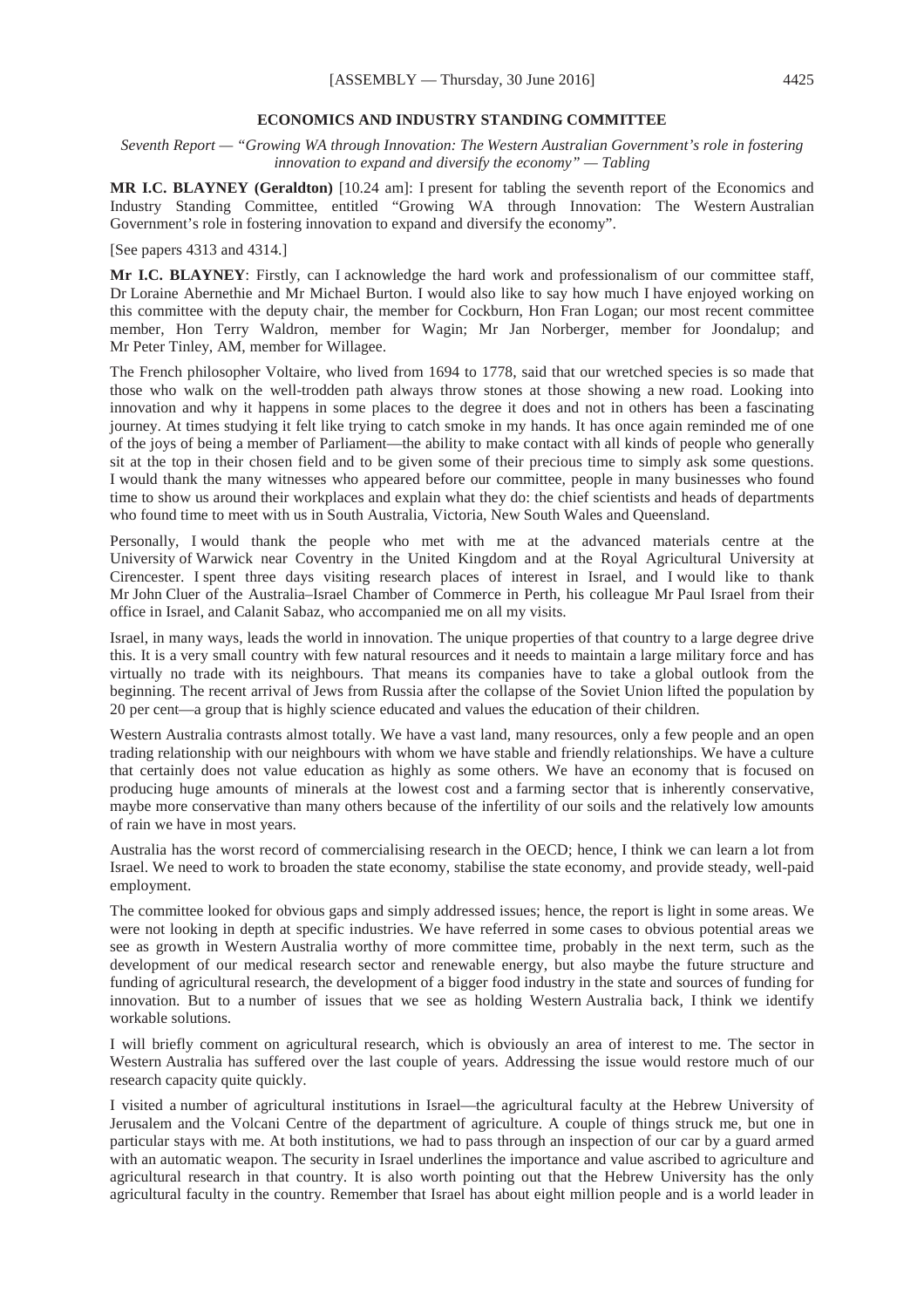many forms of agricultural research. Western Australia has 2.6 million people, but has three universities working in agriculture—the University of Western Australia, Curtin University and Murdoch University. The amount of money that is wasted in administrative duplication and the lack of scale are obvious. The committee has not given a recommendation on this issue because I obtained that information via private travel, but I think it would be a subject worthy of study by a future committee. Personally, I think it is time that one university in Western Australia is given the job to work in agriculture, and the rest are left to pursue other fields.

Likewise, I visited arguably the best farm management college in the world—the Royal Agricultural University in the United Kingdom. It is also the oldest one in the English-speaking world. It was interesting to look at its courses, which are quite similar —

**The ACTING SPEAKER (Mr N.W. Morton)**: Sorry, member. There are a number of conversations that are making it difficult for me to hear the member and I am sure that if it is making it hard for me, it is impacting on Hansard. If members could just take the conversations outside, it would be appreciated. Sorry, member.

**Mr I.C. BLAYNEY**: Thank you, Mr Acting Speaker. The Royal Agricultural University is working in a number of areas that are similar to what the Muresk Institute —

**The ACTING SPEAKER**: Sorry. Members! Thank you.

**Mr I.C. BLAYNEY**: — was heading into in the 1990s. The lesson here is that small, specialised campuses like Muresk and the Western Australian School of Mines at Kalgoorlie need to be masters of their own destiny and not become forgotten, neglected corners of larger institutions. These two institutions are regional and we should focus on building them up. A university can be a very valuable institution in a regional city, and it is another opportunity lost in Western Australia that the decision has never been taken to build a big educational institution in one of our regional cities. I note recent positive articles about the School of Mines in the *Kalgoorlie Miner*. I also commend Curtin University for its recent investment in the institution and the generally positive comments made by the Mayor of the City of Kalgoorlie–Boulder and former member of this place, John Bowler. I also express my support for the Geraldton Universities Centre model, which has numbers approaching 300 students this year.

I will go through a number of areas that we identified as problems in Western Australia, and possible solutions. PhD students in WA and Australia work in a system that builds promotion from papers being published in the most prestigious publications. There is no incentive to engage with industry and work with it. The iPREPWA program, which is currently in its infancy, addresses this, and we recommend increased funding for the program. Further afield, the UK's Catapult Programme shows that universities can focus on research with industry. The University of Warwick actually gets more income from industry than it does from government.

The report addresses the question of funding in the innovation space, which is more limited in Western Australia than in other states, and it is already lower in Australia than any other places. I will address a number of issues here. Firstly, the government needs to legislate for venture capital limited partnerships in WA. This is a necessary, simple and fundamental change that needs to be brought in as a priority. We need to build the number of funders in the research-to-product pipeline including angel investors, venture capital and private equity. People in Western Australia have the ability to fund new projects, but they are focused, in the main, on the resources sector. We need to encourage development of the platform for this sector or, to use the jargon, develop the ecosystem. A first step could be for the Western Australian government to sponsor an annual venture capital conference in Perth, a bit like the Diggers and Dealers Mining Forum, but for this sector. A further role for the government is to help create the infrastructure needed for these people. Perth is starting to acquire the necessary infrastructure. For anybody who is interested, it is worth having a look at Spacecubed in the CBD, which is in a building in front of the Parmelia Hilton Hotel.

The ability to expand the availability of land, office and industrial spaces near universities is another critical piece of infrastructure; it is called clustering. A good map in our report outlines the potential growth and connectivity between the medical area around Sir Charles Gairdner Hospital and UWA. I think that Western Australia can expand significantly in the area of medical research and technology, and this precinct has the potential to expand to be the centre of a strong, world-class centre for this type of research. Likewise, there is still some room for expansion around Curtin University and the development of more university–industry linkages. Specifically, Technology Park Bentley needs a review. I think it and the university have significant potential for growth. The Western Australian Chief Scientist, Professor Klinken, says that it simply needs a bit of revitalisation and notes, for example, that the technology park at Cambridge University in the UK was dormant for quite a long time, but it now leads the world. Furthermore, Curtin University could benefit greatly from having a hotel to serve its visitors, and I think there is great merit in the knowledge arc of light rail connecting Curtin University to UWA. The report suggests that Western Australia establishes a Minister of Science and Innovation, and I would suggest the right place for the headquarters of that department be at Technology Park Bentley.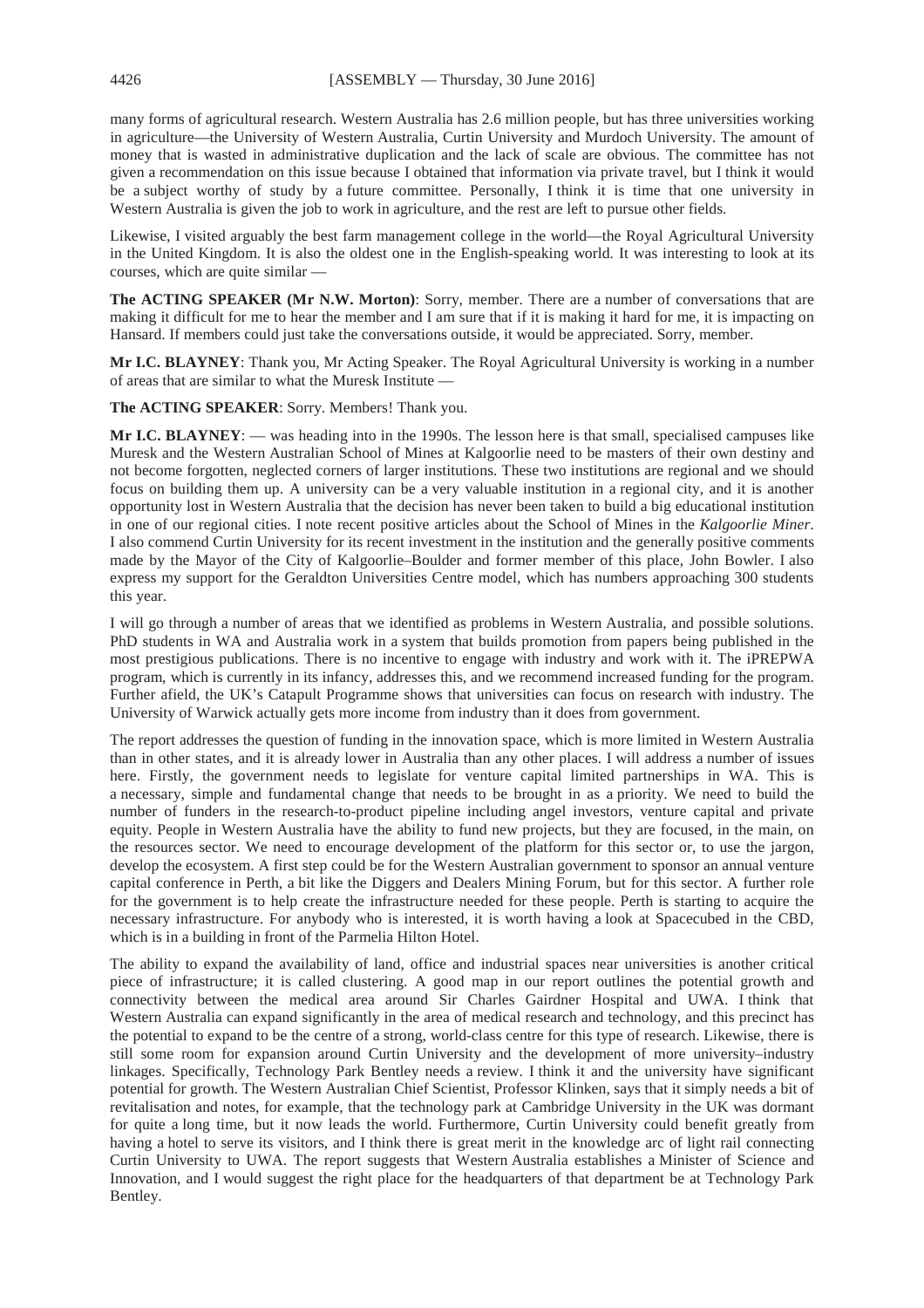Finally, the committee makes a recommendation that the Western Australian government joins the state governments of Victoria and New South Wales in forming an industrial R&D cooperation agreement with Israel. My feeling during my visit there recently was that the country is very keen to cooperate with Australia. This would give us access to their world-beating financing systems, and allow us to use their expertise to develop our network here. There are a number of joint funding models. Confucius said that real knowledge is to know the extent of one's ignorance. We can change the situation in Western Australia. We can do this well, and I sense the government and the opposition's mood is being keen to get on with it, so let's do it.

**MR F.M. LOGAN (Cockburn)** [10.36 am]: I rise to add a few words to the debate on the Economics and Industry Standing Committee's report, "Growing WA through Innovation". I, too, would like to thank the committee support staff, Dr Loraine Abernethie and Mr Michael Burton, who provided not only superior and fantastic research skills, but also fantastic advice to the committee. I would also like to thank my fellow committee members: of course, the member for Geraldton, who runs a fairly tight ship on the committee and basically keeps us in order and keeps the committee moving along; the member for Joondalup; the member for Willagee; and the member for Wagin, who is behind me. The member for Willagee particularly needs to have a tight leash kept on him and thank goodness the committee chair could track the member down, because most of us cannot. I would like to give a bit —

**Mr W.J. Johnston**: Who left the report on the plane?

**Mr F.M. LOGAN**: That is rough, member for Cannington!

I would like to give the house a bit of an overview of the difficulties we had with this report because innovation and all the buzzwords around the concept of an innovative economy are tricky to pin down; basically, the concepts are tricky to pin down. Digging down to identify what innovation is, how can it help to diversify the Western Australian economy, and what role the Western Australian government has in promoting innovation and diversifying the Western Australian economy are very, very difficult. It is like wrestling blancmange because it is as —

**Mr P. Papalia** interjected.

**Mr F.M. LOGAN**: It is like wrestling blancmange, member for Warnbro, because you think you have hold of it, but it just squeezes out between your fingers.

Several members interjected.

**The ACTING SPEAKER**: Members.

**Mr F.M. LOGAN**: I must admit that I have never wrestled blancmange. In terms of this committee —

Several members interjected.

**The ACTING SPEAKER**: Members.

**Mr F.M. LOGAN**: In terms of this committee's inquiries, I imagine it would have been like that. There are many, many articles and recommendations from learned people all around the world on how to diversify the economy and what innovation means.

However, a lot of that is wrapped up in jargon and in concepts and theories, as opposed to practical outcomes. One of the things that the committee wanted to ensure is that the report came down with practical recommendations and suggestions about what a Western Australian government, of either political persuasion, could do to encourage innovation in our economy and help, through that innovation, to diversify the economy. Therefore, that was the driving force behind the committee's inquiry and report.

I do not want to go over the whole of the committee report, but I would like to refer to three particular items. I refer readers of the report to recommendation 1, which is as follows —

The Western Australian Government improves its data collection by drawing on the various available sources to better inform decision-making for industry support and investment.

This is an issue that has afflicted not only the economy of Western Australia and the economies of many states in Australia, but many economies around the world. During our visit to Victoria, we talked to the Victorian public service, and we came across an interesting example of what the Victorian government is doing about this issue. The report states —

While knowing that 71,100 people were employed in the manufacturing sector in the February 2016 quarter, for example, is useful, it is important to recognise that the manufacturing sector is made up of a broad array of industry subdivisions, such as food production, chemical processing, metal fabrication and shipbuilding. The currently available data makes it effectively impossible to identify which areas within the manufacturing sector in WA are areas of strength in terms of employment and productivity per worker.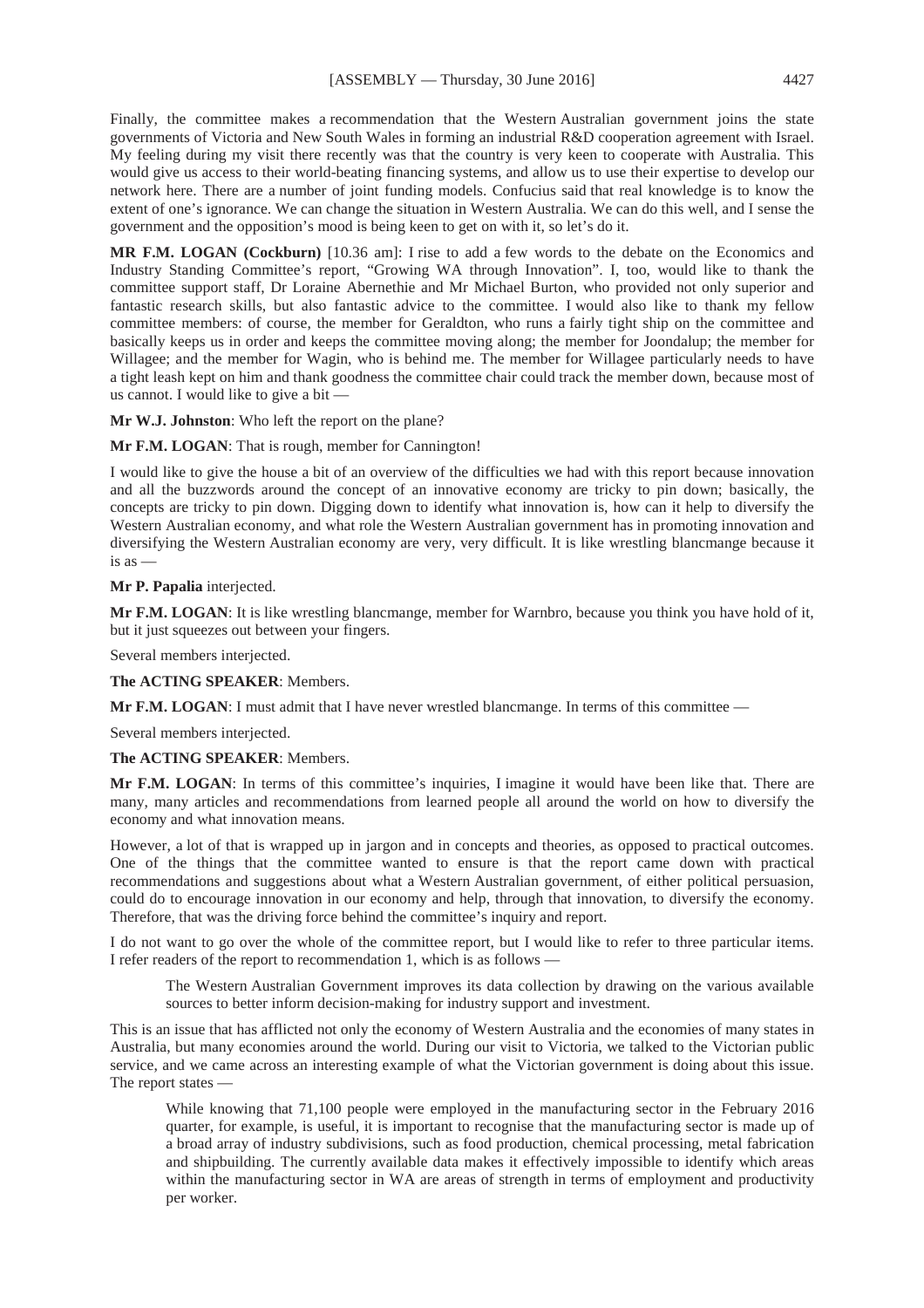That is saying that, basically, we do not know our own economy. We do not know where everybody works. We do not know all the businesses that are out there. We do not know what they do. We assume that government departments would know that. We assume that the Australian Bureau of Statistics would know that. The ABS does know that to a certain extent, because it identifies particular sectors. However, it does not go deeper than that. The Victorian government has been going through the process of trying to create jobs and diversify its economy, given the collapse of car manufacturing in Australia and the loss of probably 100 000 jobs in that state. During that process, the Victorian government found that it does not understand its own economy, and it is now mapping its economy and its business sector to identify those businesses which, with some government support and encouragement, can grow and create new jobs. That is a great project, and it is one that this state should follow, or certainly take steps to follow, and that is part of that recommendation in our report.

The committee made another practical recommendation, which has already been referred to by the member for Geraldton. That relates to the Limited Partnerships Act. The tax treatment of flow-through shares is not recognised in Western Australia for small companies that are involved in venture capital investment. The report states that incorporated limited partnerships can be registered under the commonwealth Venture Capital Act instead of the Corporations Act, and that entitles them to flow-through tax treatment, meaning that the taxation responsibilities flow through to investors instead of falling upon the partnership itself. Western Australia is the only state not to have amended its regulation of limited partnerships since the Venture Capital Act was proclaimed in 2002. Should Western Australia be able to amend the Venture Capital Act to bring it in line with the commonwealth provisions, it would enable investors in venture capital companies to at least get some return up-front rather than have to wait for whatever they have invested in to develop at some time in the future. That would encourage people to put money into venture capital investments. That is a great thing. It is a very simple thing. We should have done it many years ago. However, we have not done that. That is another practical recommendation that has come out of our inquiry.

There are many other recommendations in the report, but I draw the attention of the house in particular to recommendation 3. Programs to encourage innovation are in place around the country—in South Australia, Victoria, New South Wales and Queensland. They are getting on top of this issue much faster than we are in this state. Those states, like Western Australia, need to diversify their economies. South Australia and Victoria have lost their car industries, and, along with that, hundreds of thousands of jobs. Those states therefore need to move quickly to try to create new jobs for those people. Queensland is facing the same situation as we are facing in Western Australia with the downturn in the mining sector and is losing thousands of jobs. The Queensland government, like the Western Australian government, is going through the process of identifying ways in which to diversify its economy. However, I give this warning to the house—those states are way, way, way ahead of us in what they are doing with the amount of money they are applying to their programs and the successes they are getting out of the investments they are making to diversify their economies. That should be a wake-up call for our state.

**MR J. NORBERGER (Joondalup — Parliamentary Secretary)** [10.46 am]: I rise to offer some further thoughts on this morning's tabling of the seventh report of the Economics and Industry Standing Committee, entitled "Growing WA through Innovation". This has been a thoroughly enjoyable, and I believe timely, inquiry into a subject that has had a resurgence of popularity of late. I say that because innovation in and of itself is not a new concept. Entrepreneurs, progressive businesses and researchers have long created value through new products, processes or applications for existing technologies. In recent times, however, the subject of innovation has received considerable renewed attention, which is not a bad thing. With the Western Australian economy transitioning from recent highs in resource sector construction activity to a more long-term and steady production phase, it is indeed an opportune time for highly skilled and creative individuals to innovate and create value that will benefit not only them but the economy as a whole.

Australia has a strong track record of research and innovation, consistently ranking highly in the Global Innovation Index for overall innovation. However, in the same index, Australia has tended to perform relatively poorly in commercialisation. In essence, this shows that Australians are creative problem solvers and researchers but not fantastic at converting such new ideas into commercial products and services.

Given the renewed national focus on supporting innovation, combined with the transitioning economy we find ourselves in, the committee undertook this inquiry with a view to determining the appropriate role for the state government within this space. It is generally accepted that the federal government has been the traditional funding source for research and development, and, through company taxes and tax write-offs, has more levers with which to incentivise certain business investments and choices. However, that is not to say that state governments do not have an important role to play in supporting innovation within our local economy.

From the outset, it was the committee's desire to produce a report that provided specific and pragmatic recommendations as opposed to motherhood statements and generalisations. I believe we have achieved that outcome. Although the committee chose to focus on opportunities within the mining and energy, agriculture, and advanced manufacturing industries, the majority of findings and recommendations are applicable to the broader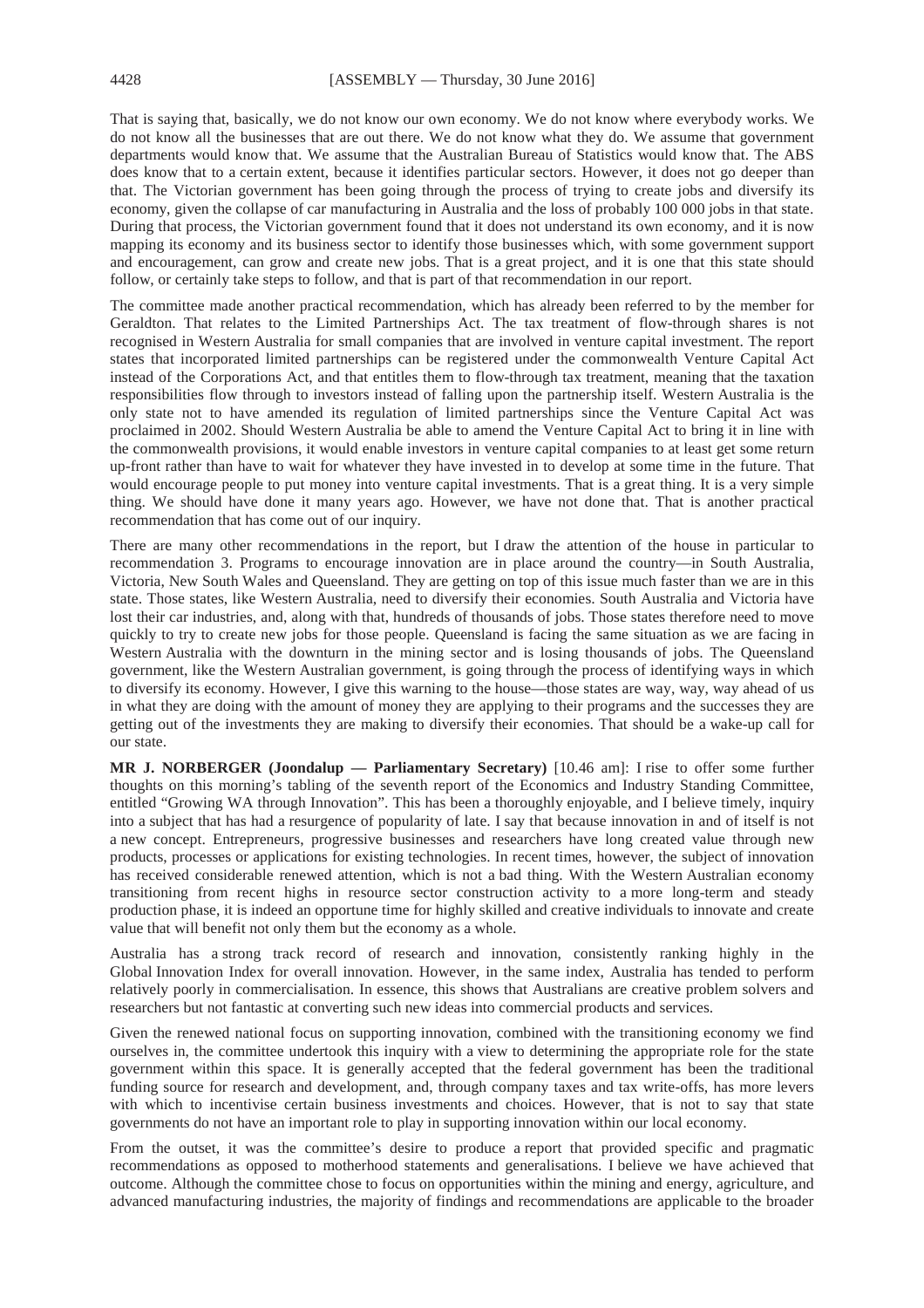Western Australian economy. The notion of an innovation ecosystem is explored, including the important influence of culture and other drivers, with collaboration between the main participants—research institutes such as universities, industry and government—being a key consideration.

Any inquiry into the commercialisation of innovative ideas would be incomplete without an in-depth discussion of funding mechanisms for businesses throughout their life cycle, but in particular during their early stages of formation and growth. The report takes a closer look at the role played by angel investors, venture capital and private equity. Within the section on funding innovation we also find the only recommendation involving legislative change, namely —

The Western Australia Government, as a priority, completes the review of the *Limited Partnerships Act 1909* and introduces legislation to amend the Act to allow the formation of venture capital limited partnerships in Western Australia.

This recommendation is critical to ensure that WA is offering the same kind of taxation benefits to venture capitalist investors as is available in other states.

Another key recommendation within the report involves the expanded funding of the successful iPREP WA program which integrates PhD students into the workforce for specific industry-determined projects aimed at finding solutions to existing problems or opportunities. This program is a tangible embodiment of the understanding that better collaboration between universities and industry is a necessity if we are to better benefit from innovation in our state. The program is also an important reminder that innovation occurs at all levels of the economy and involves much more than promoting new start-ups. Medium-sized and larger companies must also innovate and become more productive if we are to maintain our standard of living through fostering knowledge-rich, high-wage employment, and the iPREP WA program is a powerful tool in achieving this outcome.

The government also has an important role to play in offering leadership and keeping the current momentum around innovation going. The appointment of a Minister for Innovation and a corresponding parliamentary secretary shows that this leadership role is being taken seriously, but more can be done. Leadership on this issue also needs to be bipartisan and I think that the public and industry can take comfort in knowing that this report, produced by a committee with two Liberal members, two Labor members and a National member, has been arrived at in consensus and good faith.

As always, the work of the committee would simply not have been possible without the fantastic efforts of the secretariat. The committee has been lucky to have the assistance of Dr Loraine Abernethie and Mr Michael Burton. I thank both of them very much. I would also like to thank my fellow committee members, Chair Ian Blayney, Deputy Chair Hon Fran Logan, Peter Tinley and Hon "Tuck" Waldron.

I am proud of the outcome of this inquiry and hold out great hope for the possibilities that our innovative thinkers and entrepreneurs can bring to fruition in the near future. I believe that our recommendations to government are pragmatic, achievable and realistic, and I hope that they will be given due consideration for implementation.

**MR P.C. TINLEY (Willagee)** [10.52 am]: I will make a brief comment today about the tabling of the Economics and Industry Standing Committee's seventh report, "Growing WA through Innovation". Of course, I ought to start in the first instance by thanking the committee staff, Loraine Abernethie and Michael Burton, for their enduring effort and enduring patience with the committee. Coordinating these things and bringing to a single point of thought all the musings and deliberations of the committee is no easy effort. I would imagine, without verballing the secretariat and support to the committee, that the actual collection of the information and data and writing of the report is probably the easiest duty; I say the harder duty is actually dealing with the members. On behalf of the committee, and on behalf of myself—maybe myself more than other members of the committee—I add my thanks for their enduring support and wish them well once this Parliament dissolves.

I think the innovation report is a very good addition, but I also would make my remarks in relation to its lineage, if you like—where this report sits in the efforts of previous parts of the Parliament, parts of the government and parts of the Western Australian community to diversify our economy. There is no more sobering read than the corresponding 1994 report done by the Select Committee on Science and Technology, with many esteemed members from Parliament on that committee contributing to it. When we read the recommendations and background in that report and consider what has happened since 1994, it is quite sad that this report should repeat much of what has already been said. We consulted widely and I was very happy with the breadth of the consultation, both within Western Australia and other jurisdictions. It is very interesting to see what other states are doing because, let us face it, we are part of a competitive Federation and we are in competition with other states for the purposes of attracting the best amount of resources from the federal sphere and making ourselves a destination internationally for research and development, and investment in this area.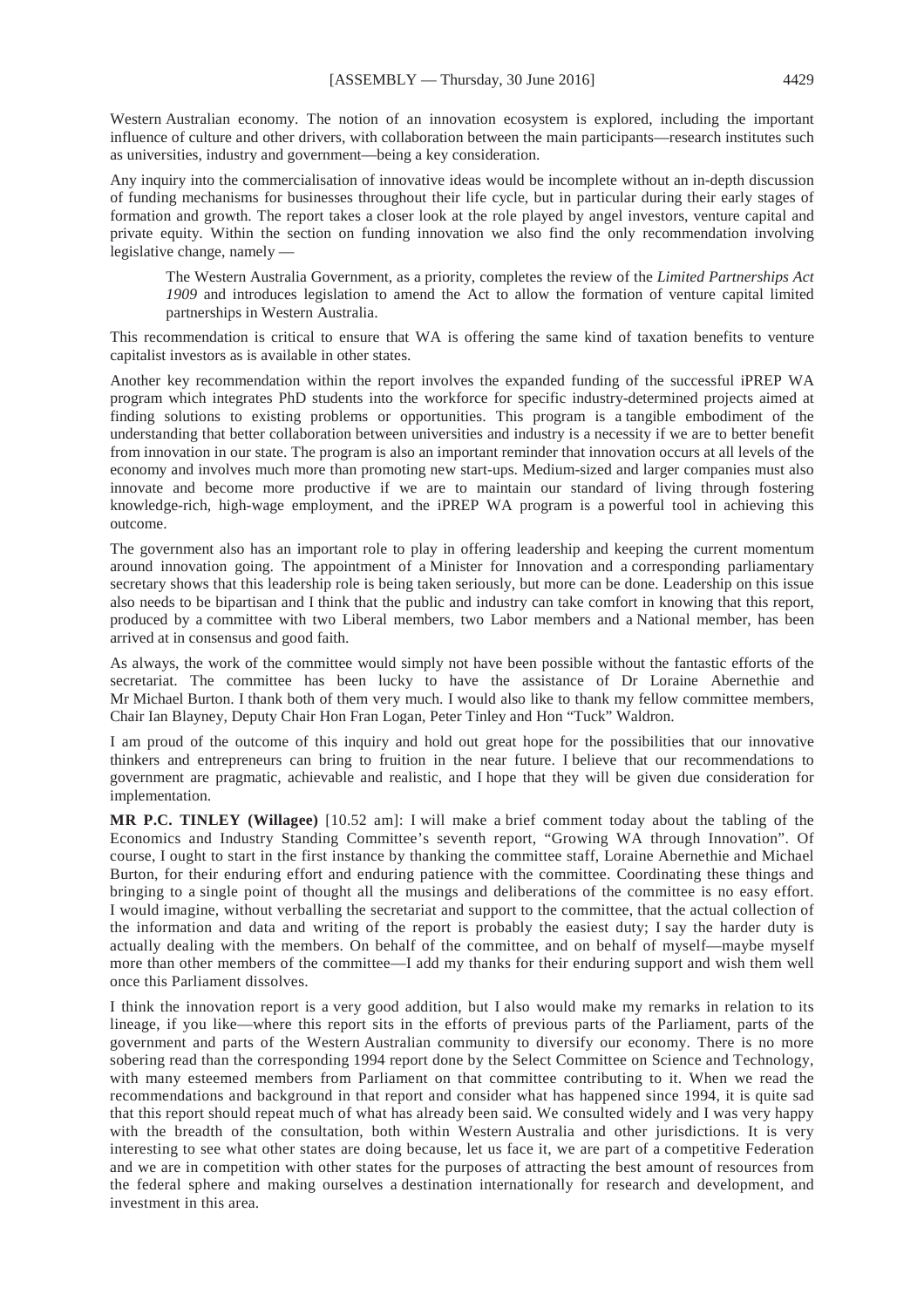In many ways this report should mark a point in our evolution as an economy in Western Australia and it highlights the need for diversification. I have been on my feet, as have many other members in this place, talking about the fundamental shift globally—certainly within the commodity sector from which Western Australia particularly derives most of its revenue and benefit—in the markets in which we play. A diversified economy is fundamentally important to ensure that we are continually relevant to our region particularly South-East Asia and right through to West Asia more generally—as we talk about different commodities and industry sectors. It is not good enough anymore to be a commodity supplier. We have already seen with Brazilian iron ore producers that the differential advantage we had with our proximity to the southern Chinese markets has been diminished and it will continue to be diminished as cost savings are found to overcome the hump of distance between Brazil's production and its growing markets. Of course, the advent of disruptive technologies on steel production in the future cannot be ignored. I have said in this place that there is the looming prospect of carbon fibre, which is growing in usage and its influence over traditional products like steel, as its price reduces from \$US120 a pound 10 years ago to about \$US12 a pound today. If carbon fibre continues on its downward trend on its cost base—I am not suggesting that it will—and gets to around \$US5 a pound, it will become competitive to be used in many products currently catered to by the steel market. Some people believe that carbon fibre could impact on as much as 50 per cent of global steel production. It does not really matter how much it does impact, the fact is that and other disruptive technologies will continue to take pieces out of the markets from which Western Australia derives much of its employment and revenue. Now, more than ever, the riskiest undertaking is to have public accounts underpinned by the vagaries of commodities such as iron ore.

This report, as other members have said, has been particularly intent on producing an outcome that is practical and implementable. The word "innovation" is particularly useless in many different ways, because it is used so broadly as to dilute its meaning. In fact, innovation happens every day. If a sustainable business in any sense, from the corner deli to the largest corporation, is not incrementally innovating its business, business models and approaches to markets, it will not be around for long. Continuous improvement is the other name of the minimum level of innovation required—you either innovate or die. The committee resolved to understand that innovation is what it is not. The chairman's foreword makes a good stab at a useful definition of what innovation is. As I said, that is incremental change. Then there is step change—those things that by market or by regulation change the nature of how businesses are conducted and how they operate in their markets. The final or third level of innovation is disruptive change. We have seen disruptive change most recently with the advent of Uber, for example. It is usually technologically based, but it can be regulatory based as well in its impact on particular enterprises.

What this report is not saying is that we need a Silicon Valley or a skilled manufacturing sector in an area in which we do not have any competitive advantage—it is not saying any of those things. My point is that a report like this is particularly useful across all political parties, because it can make a contribution to policy development. The best form of bipartisanship is when all parties work hard to ensure that they are innovative in the policies that they bring to bear on their election platforms. In doing that, they will ensure that they are in a competitive race with each other, which will further ensure that we are innovating our economy and that it is a genuinely diversified economy that needs multiple types of skill to develop and maximise opportunity.

National investment is a fundamentally important part. National investment in Australia on research and development has been in decline. We are ranked fifteenth in the Organisation for Economic Co-operation and Development as a percentage of gross domestic product with 40 per cent of GDP. We are marginally better than Slovakia and Spain. We are third last in the OECD rankings for research and development by government, but we are middling when that is combined with business investment in research and development. It is fundamentally important to understand that public and private investment in research and development must operate in a complementary fashion, and where private capital is timid, public capital should be brave. Although the incentive schemes operated by the government should always be reviewed, they should always be something that we consider seriously as a way of framing the market and leading private capital to opportunities. Of course, in saying that, Western Australia and the Western Australian government must be the lobby firm that picks the many pockets represented at the federal level, which is where the major resources are available for the benefit of Western Australia's diversified economy.

**MR T.K. WALDRON (Wagin)** [11.01 am]: It has been a real pleasure serving on the Economics and Industry Standing Committee. I have learnt a great deal during the inquiry, and I enjoy the company of all those involved. With the slowing of the mining industry, which has had a flow-on effect in the state, I feel that the committee's report "Growing WA through Innovation: the Western Australian Government's role in fostering innovation to expand and diversify the economy" has been presented at an extremely appropriate time. There is no doubt that innovation always has been and always will be important to the advancement and growth of our state and the greater benefit of all Western Australians. This is a thorough report that offers positive and well-thought through recommendations. My committee colleagues have covered it well this morning; however, I would like to make further observations.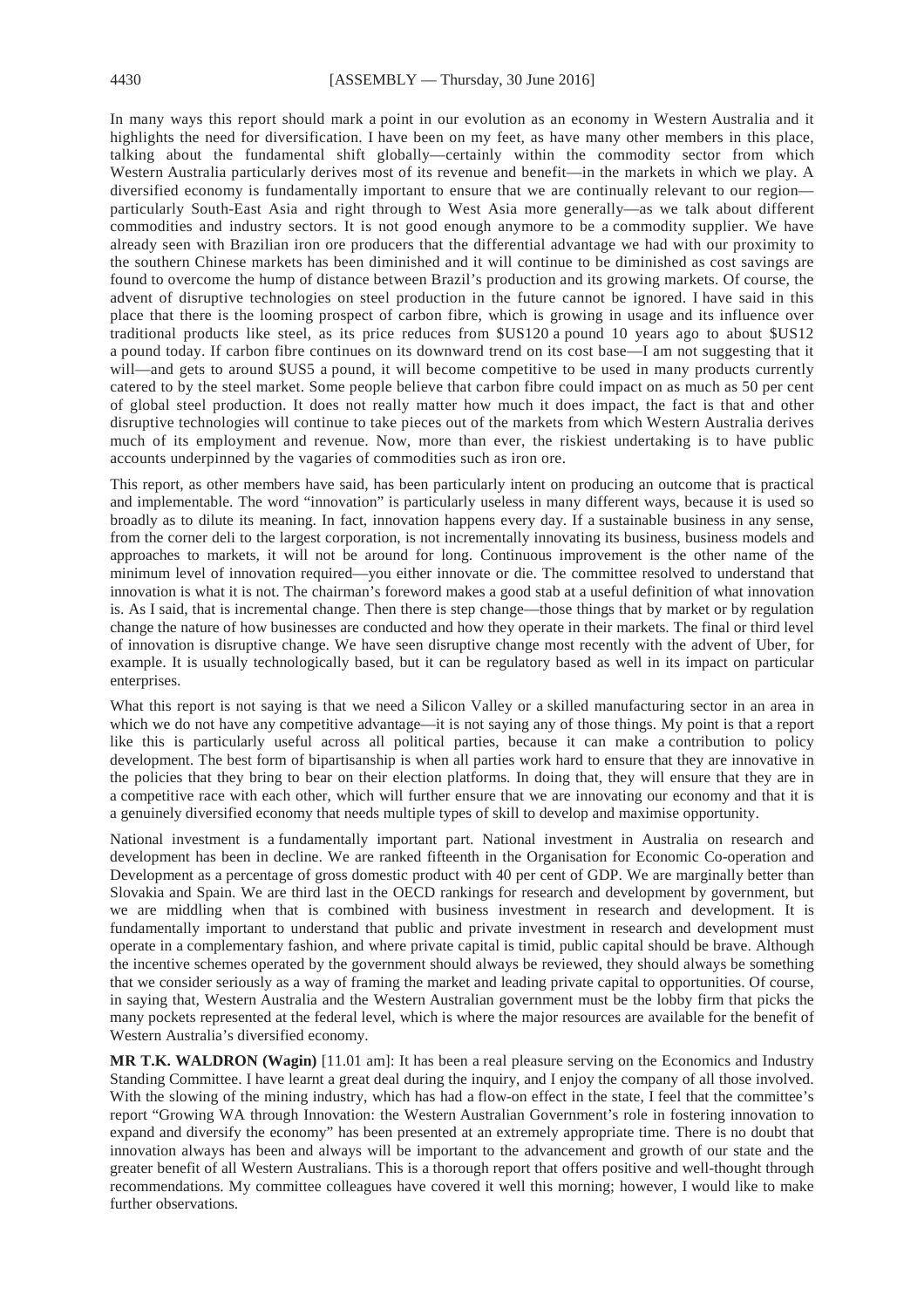It is important that the state government takes a strong lead in this area. However, in taking that strong lead, it should not interfere with or overlap the work that is taking place in the private sector. I am quite buoyed that the state government recently announced an investment of \$20 million in the innovation area. The announcement of a Minister for Innovation and a Parliamentary Secretary to the Minister for Innovation is a terrific step. This is a good start, but that leadership will need to continue.

During its deliberations, the committee visited many sites in Western Australia and the eastern states and met with many extremely interesting and informative groups and individuals. I am extremely impressed with the focus put on innovation in Queensland, particularly by its Advance Queensland program, which was formerly called Smart State. The program has delivered strongly for their state over the past decade or so. I am not saying that we should adopt this program outright, but I think we can learn a lot from it. The Queensland government, together with its universities and industry, put a real focus on innovation, and that has led to great outcomes. I was particularly impressed with the way they focused on investing in people. The program tries to attract and keep not only talented people who have left the state, but also key people from outside the state. Along with the program, target investment in specific infrastructure really put an emphasis on innovation and commercial development, which has greatly advantaged that state.

I was also very impressed with the set-up and operation of the Commonwealth Scientific and Industrial Research Organisation at Monash University in Melbourne. The practical opportunities it presents to local innovators and the support it provides is extremely impressive. Its location at the university brings many advantages and opportunities. Having mentioned those examples, I want to stress that although programs, buildings, equipment and everything that goes with them are important, it is the quality, skills and dedication of the people involved that make things happen. Attracting and maintaining key people is pivotal.

I want to emphasise the importance of ongoing innovation in agriculture in Western Australia. We have had a great record in this area over the years. I am confident that that will continue, but once again we need leadership from our state government, industry and universities. The state government's Seizing the Opportunity Agriculture policy is providing some terrific initiatives in this area. In particular, the beef industry research program in the north and the sheep industry research centre in Katanning, along with the original research centre that has been in Katanning for some time, are great examples of this. These centres and programs are doing terrific work. I am confident that many benefits will flow from those programs to the industry. I see firsthand the work that is being done in Katanning. Some of the stuff they are doing is extremely encouraging.

It was very interesting when we had a meeting with former Deputy Premier Mr Mal Bryce. He raised lots of interesting things; indeed, his knowledge is quite outstanding. He raised specific points about agriculture research and innovation because he and a former member of Parliament, Hon Hendy Cowan, had a high-level agriculture person visiting from overseas who wanted direction in the area of innovation, technology and research in agriculture. Obviously, the Department of Agriculture is the way to go, but they felt strongly that it was hard to direct that person to the one place or centre that focuses on innovation, technology and research in agriculture. Through our agriculture department, we need to look at having a shopfront-type situation to work with innovation and research that is being done in country WA. That is something that should be taken note of.

Mr Bryce also played a big role in the establishment of Technology Park. He had great insight into innovation and provided some terrific information, as did Chief Scientist, Professor Peter Klinken, whose enthusiasm and knowledge was quite infectious. I certainly feel that there are further opportunities at Technology Park. In fact, I think we should have a close look at Technology Park to ensure we are getting the best value out of its facilities and outcomes. It is a terrific facility that does some great things. However, we could further activate the precinct—the chairman referred to this as well—and look to new possible opportunities.

One of the key themes raised during the committee inquiry by many different organisations and individuals was the need for better collaboration, particularly between our universities and industry. There is no doubt that this is an ongoing issue. However, over the course of the inquiry, it became pretty apparent to me that there is a terrific will out there to collaborate more and to collaborate better. However, we will need to continue to provide incentive by different means to ensure that this collaboration takes place. Once again, I think the state government can play a role here.

During the inquiry, we were made aware of a number of industry awards that encourage and reward Western Australian innovators. I encourage these award programs, because they put a strong focus on innovation, provide incentive to innovators and quite often they open up opportunities for those who get involved. I congratulate the state Minister for Innovation for his planned July summit, which will assist in informing the state government of the best way to utilise the \$20 million that has been allocated to boost innovation in WA. Again, this will put a strong focus on innovation.

Noting that I came late to the committee membership and was not involved in the committee's previous inquiries, it was obvious to me that the inquiry into floating liquefied natural gas allowed my committee colleagues to gain great knowledge and an excellent understanding of and insight into innovation, particularly in the gas and associated mining industries. I think that that greatly benefited our inquiry.